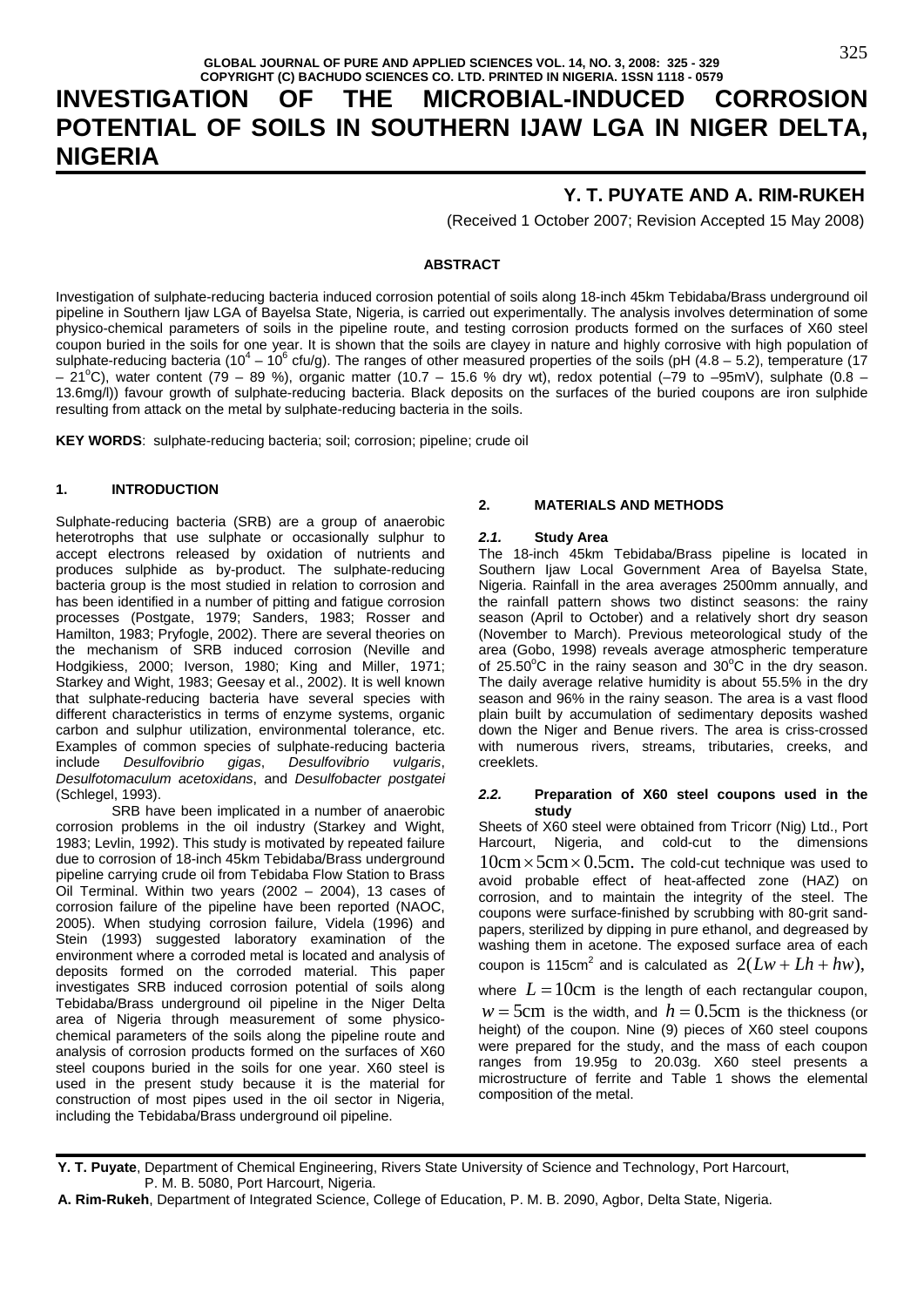**Table 1**: Elemental composition of X60 steel (Benmoussat and Hadjel, 2005).

|       | Mn    |       |       | ◡             | Ni      | Mo             |               | Cu            | Al    | Fe     |
|-------|-------|-------|-------|---------------|---------|----------------|---------------|---------------|-------|--------|
| (%)   | (% )  | (%)   | (%)   | $\frac{1}{2}$ | $(\% )$ | $\frac{10}{6}$ | $\frac{1}{2}$ | $\frac{1}{6}$ | (%)   |        |
| 0.199 | . .59 | 0.016 | 0.018 | 0.015         | 0.007   | 0.008          | 0.004         | 0.024         | 0.024 | 98.095 |

## **2.3. Collection of soil samples**

Nine (9) soil sampling points were established along the 18 inch 45km Tebidaba/Brass pipeline at a distance of 5km from one another, and X60 steel coupon was buried at each sampling site at a depth of  $1.0 - 1.1$ m for one year (November 2005 – October 2006). The depth of the coupons is based on the average depth of about 1m of underground oil pipeline below the earth's surface. In the 12<sup>th</sup> month (i.e. October 2006), all the buried coupons were retrieved from the various sites on the same day and taken immediately to the laboratory for analysis. Soil samples were also collected for analysis from each sampling site at a depth of about 1m on the same day the coupons were buried. Since the study area has two distinct seasons (rainy and dry seasons), it is expected that the different meteorological characteristics of the two seasons would have severe effects on the physico-chemical properties of the soil. However, the properties of the soils are not expected to vary significantly with the seasons because the study area is swampy and water-logged throughout the year. For this reason, soil samples were not taken to account for the two seasons. Samples for physico-chemical and biological analyses were collected in polyethylene bags and McCartney bottles respectively.

## **2.4. Experimental methods**

## **Soil samples**

Soil samples were analyzed for pH, temperature, redox potential, organic matter, water content, sulphate, and sulphate-reducing bacteria count. Temperature and pH of the soil samples were determined *in situ* between 11am and 12noon using a multi-parameter water quality monitor (Model 6000 UPG) because these properties vary with time. Redox potential (Eh) of the soil samples was determined using an Orion multimeter (Model 1260) combined with platinum electrode immersed directly in soil sample saturated with water. Organic matter in the soils was estimated by burning 5g of the dry soil sample in an oven at  $500^{\circ}$ C for 1hr and calculating the mass-loss. The water content of soils was determined using mass – loss technique, by weighing 5g of the soil sample accurately into a crucible and drying in an oven at a temperature of  $105^{\circ}$ C for a day, cooled in a dessicator, and weighed; the amount of moisture was determined by mass difference and expressed as a percentage of the initial mass of the soil sample. Sulphate concentration was determined turbimetrically using potassium sulphate standard (Atlas and Parks, 1993). The type of soil in the pipeline route was

identified using the following characteristics: (i) ability of water to penetrate the soil, (ii) the ease with which the soil is washed off the excavating equipment (shovel), and (iii) the consistency of the soil when manipulated in one's hand. The number of sulphate-reducing bacteria in the soil samples was determined by the most Most Probable Number (MPN) technique (Cochran, 1950). All methods of analysis described above are consistent with DPR (2002) and AWWA (2001) standards.

### **Corrosion products on buried coupons**

A visual check was performed on all the buried X60 steel coupons retrieved from the soils. After cleaning dirt from the surfaces of the coupons, no visible pits were found on the coupon surfaces. It is worthy of note, however, that visual check does not rule out the possibility of localised (pitting) corrosion and does not even ascertain complete removal of the corrosion products. All the same, the coupons retrieved from the soils were less shiny because of red coating and black deposits on their surfaces. The red coating and black deposits were scrapped off the coupon surfaces using a surgical spatula and then reacted with 5ml of 0.2M hydrochloric acid to produce a gas with the smell of rotten egg. Note that the black deposits appear as dotted spots in the red coating, so it is impossible to scrap these materials separately from the metal surfaces. Hence, the black deposits and red coating were scrapped off together from the metal surfaces.

## **3. RESULTS AND DISCUSSION**

## *3.1.* **Soil samples**

Table 2 shows results of the analyses carried out on the soil samples collected from the sampling points along the route of the Tebidaba/Brass pipeline. The pH of the soil samples varies from 4.8 to 5.2 (indicating that the soils are acidic in nature), and lies with the limits  $(4.5 - 7.3)$  for sulphate-reducing bacteria (Engvall, 1986). Bradford (1993) indicated that acidic environment with pH < 6 are more corrosive than pH from 6 to 8 or alkaline pH > 8, though it is argued by Harris (1960) that pH within the range  $5 - 9$  has no effect on corrosion. The acidity of the soils may have resulted from humic acid (HA) formed from decomposing organic matter. It has also been observed that soils can be acidic due to leaching of basic cations (Ca<sup>2+</sup>, Mg<sup>2+</sup>, Na<sup>+</sup>, and K<sup>+</sup>) by rainwater (Benmoussat and Hadjel, 2005).

|                | Parameters |               |      |         |             |           |                              |                 |
|----------------|------------|---------------|------|---------|-------------|-----------|------------------------------|-----------------|
| Sampling       | pH         | Temp.         | Soil | Water   | Organic     | Redox     | SO <sub>4</sub> <sup>2</sup> | <b>SRB</b>      |
| site           |            | $(^{\circ}C)$ | type | content | matter      | potential | $(\mu g/g)$                  | count           |
|                |            |               |      | (%)     | $%$ dry wt) | (mV)      |                              | (ctu/g)         |
|                | 5.1        | 17            | Clay | 83      | 13.5        | $-80$     | 0.19                         | 10 <sup>4</sup> |
| $\overline{2}$ | 4.9        | 19            | Clay | 79      | 10.7        | $-95$     | 0.21                         | 10 <sup>5</sup> |
| 3              | 5.2        | 18            | Clay | 83      | 11.2        | $-87$     | 0.26                         | 10 <sup>4</sup> |
| $\overline{4}$ | 4.8        | 20            | Clay | 84      | 15.6        | $-79$     | 0.32                         | 10 <sup>5</sup> |
| 5              | 5.2        | 21            | Clay | 89      | 11.9        | $-82$     | 0.33                         | 10 <sup>5</sup> |
| 6              | 5.1        | 20            | Clay | 79      | 12.8        | $-79$     | 0.29                         | 10 <sup>4</sup> |
|                | 4.9        | 18            | Clay | 80      | 14.6        | $-82$     | 0.37                         | 10 <sup>6</sup> |
| 8              | 5.0        | 18            | Clay | 83      | 13.7        | -81       | 0.35                         | 10 <sup>4</sup> |
| 9              | 5.1        | 19            | Clay | 87      | 15.1        | -83       | 0.27                         | 10 <sup>5</sup> |

**Table 2:** Measured parameters of soil samples along Tebidaba/Brass pipeline.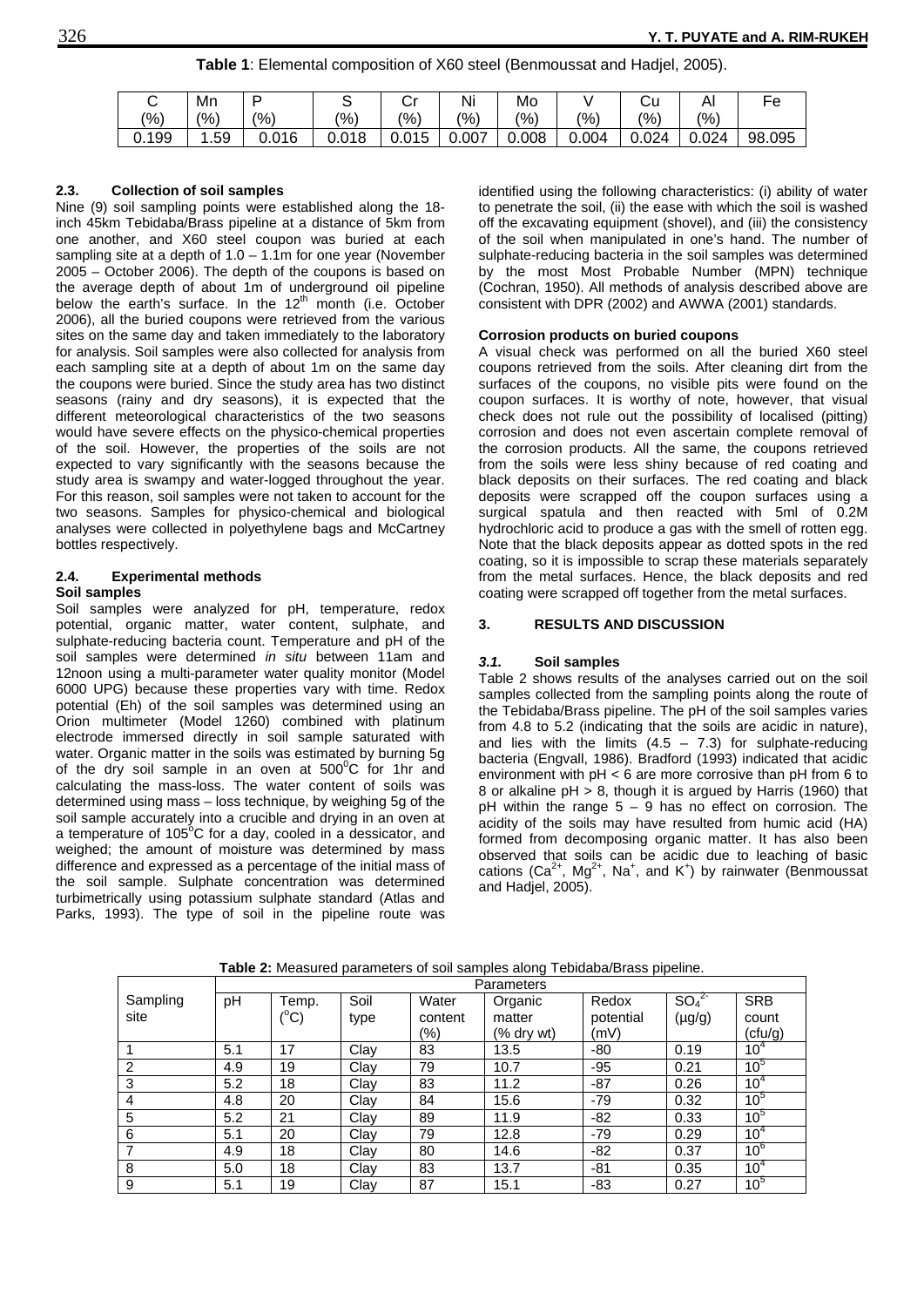Temperature is an important parameter that can affect the interaction between the metal and the soil (Bradford, 1993). Directly or indirectly, temperature affects all the factors that govern microbial growth. For example, the growth rate of *E. Coli* bacteria was found to be slow at temperature below 20 $^{\circ}$ C and faster at temperature ranging from 25 $^{\circ}$ C to 40 $^{\circ}$ C (Booth, 1971). The optimal temperature for bacterial growth is between  $25^{\circ}$ C and  $30^{\circ}$ C, although they can grow within wider temperature range (10 $\degree$ C – 37 $\degree$ C). The temperature of the soil samples lies in a range from  $17^{\circ}$ C to 21 $^{\circ}$ C, which favours bacterial growth and is consistent with reported values for such environment (Rahaman, 1976). The type of soil at the sampling sites at a depth of about 1m is clayey in nature, and is consistent with reported soil characteristics of the Niger Delta (Rahaman, 1976; Omorodion, 1988). The soil was identified to be clay because it retains water, difficult to be washed off the excavating equipment, and is consistent when manipulated in one's hand.

The water content of the soil samples ranges from 79% to 89%. The high water content in all soil samples may be attributed to ground water level, precipitation, and permeability of the soil. It has been found that pipeline ditch is a favourable environment for bacteria because trench backfill does not consolidate to a great degree as an undisturbed soil even after many years (Harris, 1960); this permits easy penetration of water throughout the backfill. Using the AWWA (2001) numerical scale for soil corrosivity, the water content in the soil was assigned a value of 3 on a scale of 4 (for this parameter) which indicates that the soil is moist. A key feature that initiates and promotes biocorrosion is water or aqueous medium which is the main requirement for microbial life and corrosion to occur (EPA, 1992). Supply of organic matter is important for sulphate-reducing bacteria as these bacteria usually require organic carbon as electron donor. Organic carbon is utilized by bacteria for the production of new cells (assimilation) and as an energy source (dissimilation). The investigated soil samples are rich in organic matter (10.7-15.6 % dry wt.).

Redox potential (Eh), that is, the oxidizing or reducing state of an environment is related to the amount of oxygen in the environment and can be used to determine the class of bacteria that is likely to grow in an environment. Eh has been used to determine the suitability of a culture medium for anaerobic or aerobic bacterial growth (Booth, 1971). It has also been used to assess corrosion hazard due to SRB in soils and to predict corrosion behaviour of aluminium nickel and zinc in cultures of different bacteria (Pritchard, 2002). The broad spectrum of redox potential under which microbial life can be observed ranges from  $-450 \text{mV}$  to  $+450 \text{mV}$ , where the negative side of the spectrum favours methanogenic bacteria and the positive side correspond to iron bacteria (Newman et al., 1991). A negative redox potential indicates a corrosive environment (Booth, 1971), and SRB are only able to grow in highly reduced conditions with redox potential in range from  $-100$ m $V$  to –80mV (Newman et al, 1991). Although SRB are generally anaerobic (obligate anaerobes), some species of SRB tolerate oxygen and also grow in low-oxygen concentration environment (Schlegel, 1993). The redox potentials of the soil samples  $(-79m\bar{V}$  to  $-95m\bar{V})$  may be seen to be consistent with the above range for SRB growth. A low redox potential indicates that oxygen content of the soil is low, which is ideal for proliferation of SRB. Using AWWA (2001) numerical scale for soil corrosivity, the redox potential of the soil was assigned 5 points on a scale of 5 (for this parameter) indicating that the soil is highly corrosive.

Sulphate is used by microorganisms to facilitate metabolic processes. The presence of sulphate or its compounds helps to stimulate bacterial growth especially SRB. Therefore, the amount of sulphate in the soil is important, and generally high sulphate concentrations give high reduction rates. The soil samples contain relatively high sulphate concentrations  $(0.19 - 0.37 \text{ µg/g})$ . Although SRB are of very small size, their great number can produce a respectable mass of material. SRB level in the soil ranges from  $10^4$ cfu/g to 10<sup>6</sup>cfu/g. Videla (1996) and Costello (1969) observed that SRB level of  $10^4$ cfu/g and above is a clear indication of possible corrosion problem, while a relative population of  $10^6$ cfu/g is a concern of potential corrosion problem in an environment (Costello, 1969). The high population of SRB in the soil samples (10<sup>4</sup> – 10<sup>6</sup>cfu/g) also indicates the availability of nutrients in the region.

#### *3.2. Corrosion products on buried coupons*

When X60 steel (with iron as the major component) is exposed to anaerobic and moist environment, it gradually rusts due to the formation of hydrated iron (III) oxide ( $\text{Fe}_{2}\text{O}_{3}$ . $x\text{H}_{2}\text{O}$ ) in the form (Ababio, 2004)

## $4Fe+3O_2+2xH_2O \rightarrow 2Fe_2O_3.xH_2O$

Under anaerobic condition as in soil medium, the iron in the buried X60 steel coupons may be partially oxidized and exists as iron (II) oxide. Iron bacteria have the ability to oxidize iron (II) oxide to iron (III) oxide, during which, iron hydroxide is deposited on the metal surface (Videla, 1996). Since iron bacteria exist in an environment with positive redox potential (Newman et al, 1991), the contribution of this group of bacteria to the corrosion of coupons buried in soils with negative redox potential is minimal. Therefore, the red coating on the surfaces of the buried coupons may be rust and not the result of activities of iron bacteria in the soils. The black deposits on the buried coupons are iron sulphide resulting from attack on the metal by SRB in the soils (Lee et al., 1995). The iron sulphide reacts with hydrochloric acid to produce hydrogen sulphide gas with the smell of rotten egg. The evolution of hydrogen sulphide gas indicates the participation of SRB in the microbial corrosion of the Tebidaba/Brass pipeline ((Jones, 1988).

#### *3.3.* **Corrosion rates of buried coupons**

The nine (9) X60 steel coupons were buried on the same day in November 2005, and retrieved on the same day in October 2006. The corrosion rate of each coupon is calculated using the mass-loss technique (Bradford, 1993; Rim-Rukeh and Puyate, 2007) as

Corrosion rate (mpy) = 
$$
\frac{\Delta M \times 3.45 \times 10^6}{A \rho t}
$$
 (2)

where  $\Delta M$  is the mass loss (g) of the coupon, A is the total exposed surface area of the coupon (cm<sup>2</sup>),  $\rho$  is the density of the coupon (g/cm<sup>3</sup>), and t is time (hours). Table 3 shows the corrosion rates of the various coupons for a period of one year.

**Table 3:** Corrosion rates of buried coupons for a period of one year

| Sampling site | Mass-loss (g) | Corrosion<br>rate<br>(mpy) |
|---------------|---------------|----------------------------|
|               | 0.85          | 3.53                       |
| 2             | 0.89          | 3.72                       |
| 3             | 0.94          | 3.91                       |
| 4             | 0.97          | 4.05                       |
| 5             | 0.99          | 4.13                       |
| 6             | 0.88          | 3.68                       |
| 7             | 0.96          | 4.01                       |
| 8             | 0.90          | 3.76                       |
| 9             | 0.91          | 3.80                       |

Thus, the corrosion rates of the various coupons range from 3.55 to 4.13mpy, indicating that the soils along the pipeline route have similar characteristics. The differences in the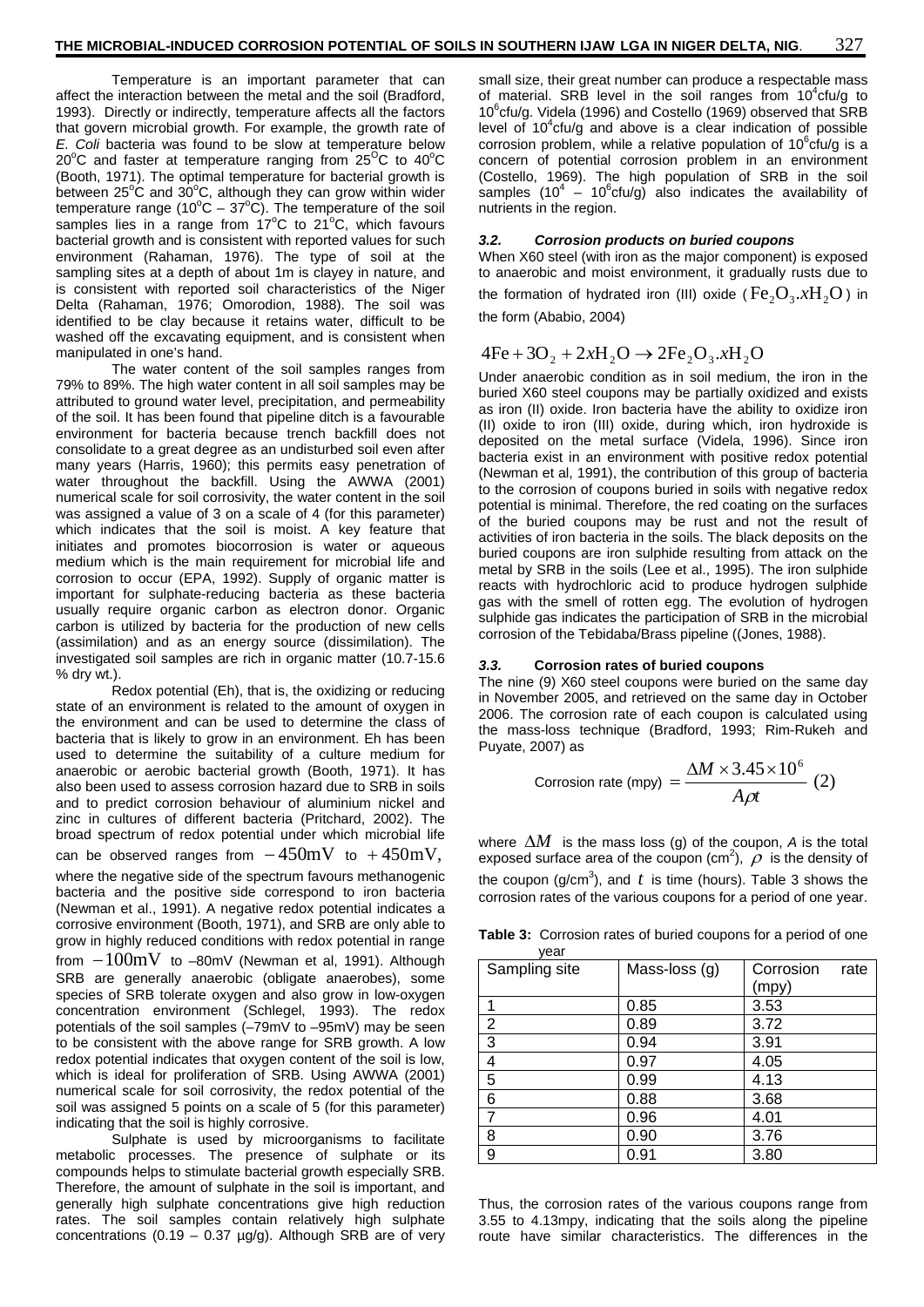corrosion rates of the coupons may be linked to the sulphate concentration in the soils at the different sampling sites and the relative concentrations of SRB (see Table 2). Since the soils have been identified through the range of redox potential to be highly corrosive, the range of corrosion rates in Table 2 corresponds to a highly corrosive environment.

#### 4. **CONCLUSION**

Sulphate-reducing bacteria induced corrosion potential of soils along 18-inch 45km Tebidaba/Brass underground oil pipeline has been investigated. It is shown that the soils along the pipeline route are highly corrosive with high population of sulphate-reducing bacteria. The ranges of measured temperature, pH, water content, organic matter, sulphate, and redox potential of the soils favour growth of sulphate-reducing bacteria. The black deposits formed on the surfaces of the buried coupons is iron sulphide resulting from attack on the metal by sulphate-reducing bacteria in the soils, while the red coating on the buried coupon surfaces may be rust. Thus, the repeated failure due to corrosion of the Tebidaba/Brass oil pipeline is caused partly by sulphate-reducing bacteria in the soil.

#### **REFERENCES**

- Ababio, O. Y., 2004. *New School Chemistry*, 3rd ed., African First Publishers Ltd., Onitsha, Nigeria, 448-449.
- Atlas, R. M. and Parks, L. C., 1993. *Handbook of Microbiological Media*, Florida: Boca Raton, 501 – 502.
- AWWA, 2001. *American Water Works Association: Standards for Determining Corrosivity of soils*, AWWA specification C-105.
- Benmoussat, A. and Hadjel, M., 2005. Corrosion behaviour of low carbon line pipe steel in soil environment, *The Journal of Corrosion Science and Engineering*, 6(9): 1178-1183.
- Booth, G. H., 1971. *Microbiological Corrosion*, London: Mills and Boon Ltd.
- Bradford, S. A., 1993. *Corrosion Controls*, New York: Van Nostrand Reinhold.
- Cochran, W. G., 1950. Estimation of bacterial densities by means of the most probable number method, *Biometrics*, 6: 105-116.
- Costello, J. A., 1969. The corrosion of metals by microorganisms: A literature survey, *International Biodeterioration Bulletin*, *5*: 101-106.
- DPR (2002). Department of Petroleum Resources: *Environmental Guidelines and Standards for Petroleum Industry in Nigeria*.
- Engvall, A. G., 1986. Corrosion of soil related to the presence of sulphate-reducing bacteria, *Biodeterioration, 7*: 813-822.
- EPA, 1992. Environmental Protection Agency: Seminar publication on the control of biofilm growth in drinking water distribution systems, *EPA/625/R-92/001*.
- Geesay, M. R., Clayton, C. R. and Gillow, J. B., 2002. Influence of sulphate-reducing bacteria on the passive film formed on austentic stainless steel AISI 304, *Corrosion 95/ Paper No*. *214*, NACE, Houston, Texas.
- Harris, J. O., 1960. Soil microorganisms in relation to cathodically protected pipe, *Corrosion*, *16*: 441-448.
- Iverson, W. P., 1980. Microbial corrosion in metals, *Advances in Applied Microbiology*, *32*: 1 - 4.
- Jones, L. W., 1988. *Corrosion and Water Technology for Petroleum Producers*, Tulso: Oil and Gas Consultants International Inc.
- King, R. A. and Miller, J. D. A., 1971. Corrosion by sulphate reducing bacteria, *Nature*, *233*: 491-492.
- Lee, W., Lewandowski, Z., Nielsen, P. H. and Hamilton, W. A. 1995. Role of sulphate-reducing bacteria in corrosion of mild steel: A review, *Biofouling*, *8(3)*: 165-169.
- Levlin, E., 1992. *Corrosion of Water Pipe Systems due to Acidification of soil and Groundwater*, M.Sc Thesis, Department of Applied Electro-Chemistry and Corrosion Science, Royal Institute of Technology, Stockholm.
- NAOC, 2005. Nigerian Agip Oil Company: Oil Spill Statistics from 1994-2005.
- Neville, A. and Hodgikiess, T. 2000. Corrosion of stainless steels in marine conditions containing sulphate reducing bacteria, *British Corrosion Journal*, *35(1)*: 60-69.
- Newman, R. C., Webester, B. J. and Kelly, R. G., 1991. The electrochemistry of SRB corrosion and related inorganic phenomena, *ISIJ International*, 31: 201-204.
- Omorodion, K., 1988. *Use of Clay in Wastewater Treatment*, Unpublished B.Sc Thesis, Department of Chemistry, University of Benin, Benin City, Nigeria.
- Postgate, J. R., 1979. *The Sulphate Reducing Bacteria*, Cambridge: Cambridge University Press.
- Pritchard, A. M., 2002. Biocorrosion Risk Assessment, A Paper presented at European summer school on biologically influenced corrosion, University of Portsmouth, U.K.
- Pryfogle, P. A., 2002. Geothermal Biocorrosion, U.S. Department of Energy Conversion Technology, *Bulletin Energy*, No. 317: 16-18.
- Rahaman, M. A., 1976. Review of the basement geology of Southwestern Nigeria: In *Geology of Nigeria*, edited by Kogbe, C. A., Elizabeth Publishing Company, Lagos.
- Rim-Rukeh, A. and Puyate, Y. T., 2007. Corrosion of X60 steel influenced by iron oxidizing bacteria (Leptothrix discophora), *Global Journal of Engineering Research*, 6(1): 51-56.
- Rosser, H. R. and Hamilton, W. A., 1983. A simple assay for the accurate determination of sulphate reduction activity, *Applied and Environmental Microbiology*, *45*: 1956-1959.
- Sanders, P. F., 1983. Biological aspects of marine corrosion, *Metals Society World*, *7*: 13-14.
- Schlegel, H. G., 1993. *General Microbiology*, Cambridge: Cambridge University Press, UK